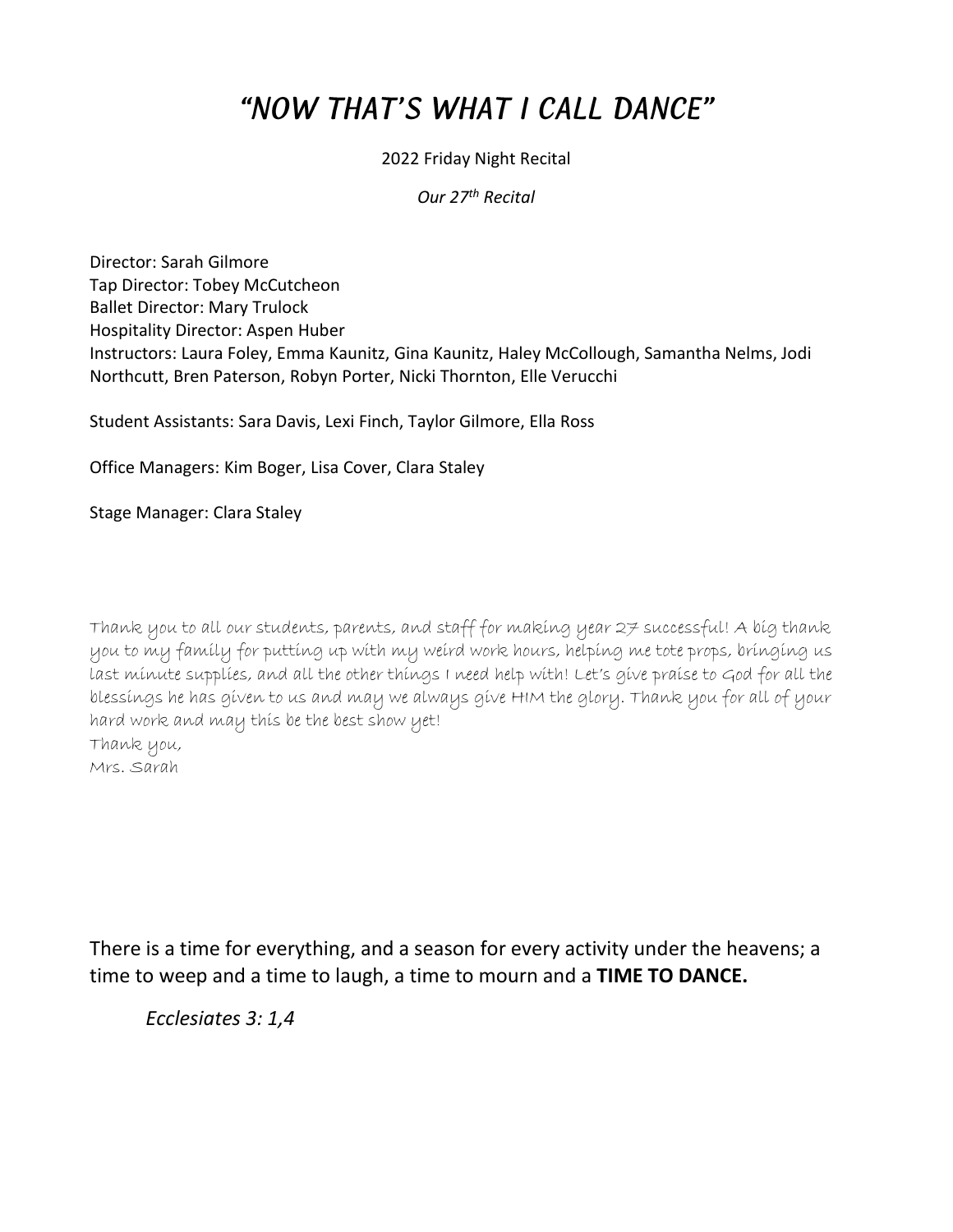#### **1. Something in the Water-All Company Members**

Paige Allen, Olivia Arterberry, Bevin Baker, Reagan Bell, Reese Bell, Clara Boger, Kate Boger, Maggie Boger, Kenley Bostian, Adelyn Castleman, Avery Collier, Liza Collier, Kaylea Crabtree, Mahala Crabtree, Sara Davis, Rylyn Dees, Ella Dixon, Brooklyn Dizney, Breelyn Drummonds, Halle Drummonds, Abbey Dunn, Marli English, Layla Finch, Lexi Finch, Lily French, Brookelyn Gibson, Sarah Gill, Hayden Gilmore, Taylor Gilmore, Milly Frances Graves, Ellis Hanby, Addelin Harris, Emma Harris, Kinsley Hartwig, Holiday Henderson, Addison Hickman, Addison Hudson, Maggie Hudson, Chloe Hunt, Emry Jech, Hannah Kaundart, Emma Kaunitz, Mia LaMendola, Jordyn Langham, Henley Little, Allison Loftin, Charlie McCaslin, Alizabeth McGinnis, Emilie McGinnis, Charlotte Mills, Lila Mills, Landry Mitchell, London Neal, Ella Nelms, Kate Netzel, Kyleigh Mae Nolan, Ellis Tate Owenby, Lola Owenby, Sadie Parker, Lauryn Peters, Isabella Petrino, Blakely Pope, Lilly Pope, Ella Quinlan, Addison Reed, Ella Ross, Laney Schlegel, Stailey Spears, Sarah Storms, Campbell Sullivan, Collins Sullivan, Addison Swann, Malyn Swann, Nelle Thornton, Holand Van Laar-Frever, Ella Wheeler, Emelia Wheeler

- 2. **Bippity Boppity Boo**-Emma Baker, Rhys Black, Emmie Kate Brown, Emersyn Doherty, Lottie Sue Harris, Millie Hawes, Lucy Ruff, Allie Sabatini, Hayden Willis
- 3. **Mermaid Party-Mighty Mini Jazz**-Charlye May Ardemagni, Kate Boger, Blakelyn Kissinger, Sadie Northcutt, Stella Kate Northcutt, Riley Kate Parker, Cheyenne Shirley, Elle Silvestri, Vivian Sturgeon, Landry VanHilsen, Emory Willis
- 4. **Cabin Fever**-Sara Davis, Lexi Finch, Kendle Hester, Lauryn Peters, Isabella Petrino, Ella Quinlan
- 5. **Wepa-Junior Jazz Company**-Olivia Arterberry, Clara Boger, Adelyn Castleman, Halle Drummonds, Layla Finch, Hayden Gilmore, Milly Frances Graves, Addison Hudson, Emry Jech, Allison Loftin, Emilie McGinnis, Kyleigh Mae Nolan, Ellis Tate Owenby, Lola Owenby, Stailey Spears, Collins Sullivan, Ella Wheeler, Emelia Wheeler
- 6. **Nearly Morning-Emerald Company**-Maggie Boger, Marli English, Taylor Gilmore, Ella Nelms, Nelle Thornton
- **7. In the News-Beatz Hip Hop Company-**Paige Allen, Bevin Baker, Kenley Bostian, Avery Collier, Ella Dixon, Brooklyn Dizney, Lily French, Kinsley Hartwig, Hannah Kaundart, Mia LaMendola, Sadie Parker, Laney Schlegel, Holand Van Laar-Frever
- 8. **Scheibe-Senior Jazz Company**-Reagan Bell, Reese Bell, Kaylea Crabtree, Mahala Crabtree, Lexi Finch, Brookelyn Gibson, Sarah Gill, Ellis Hanby, Emma Harris, Maggie Hudson, Chloe Hunt, Lauryn Peters, Blakely Pope, Ella Quinlan, Addison Reed, Ella Ross
- 9. **Lollipop-Junior Tap Company**-Olivia Arterberry, Adelyn Castleman, Halle Drummonds, Abbey Dunn, Layla Finch, Hayden Gilmore, Milly Frances Graves, Addison Hudson, Allison Loftin, Emilie McGinnis, Kyleigh Mae Nolan, Ellis Tate Owenby, Collins Sullivan, Addison Swann, Ella Wheeler
- 10. **A Feel Good Thing**-Annabelle Carter, Klacey Jo Engle, Saylor Grace McKinley, Delta Newell, Ruth Taylor Ray, Charleston Smiley, Harper Sutherlan, Flora Young, Fiona Zulpo
- 11. **Re-Imagined-Teen Tap Company**-Maggie Boger, Marli English, Taylor Gilmore, Kinsley Hartwig, Ella Nelms, Nelle Thornton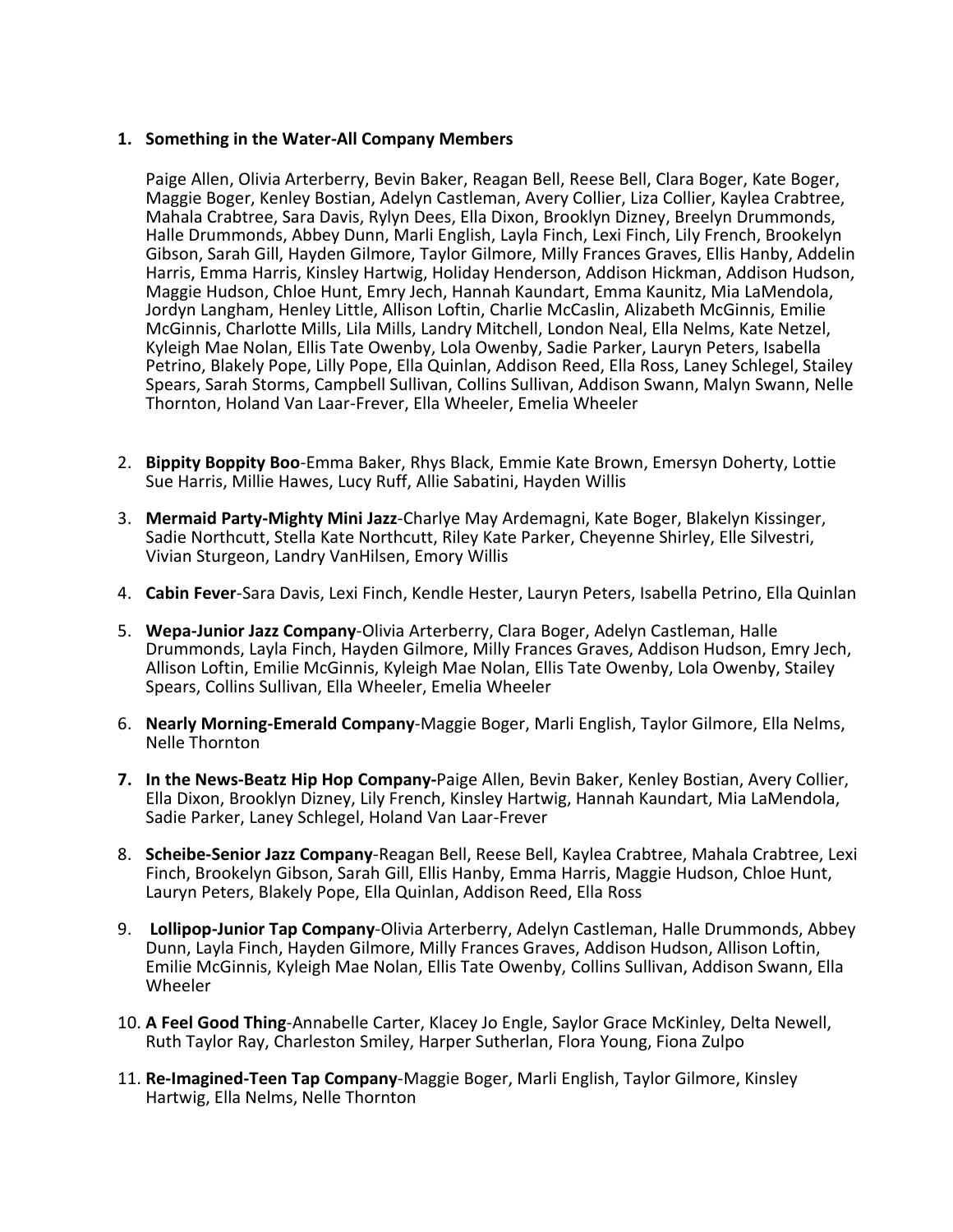- 12. **Holla-back-Preteen Tap Company**-Breelyn Drummonds, Addelin Harris, Emry Jech, Charlie McCaslin, Charlotte Mills, Stailey Spears, Sarah Storms, Campbell Sullivan, Malyn Swann, Emelia Wheeler
- 13. **Lessons-Diamond Company**-Reese Bell, Mahala Crabtree, Lexi Finch, Emma Harris, Emma Kaunitz, Ella Quinlan
- 14. **Big Doll House**-Victoria Burton, Chelsea Davis, Sara Davis, Natalie Fernadez, Jenny Gentz, Sarah Gilmore, Shiloh Jones, Gina Kaunitz, Suzy Kelly, Jessica Kent, Tobey McCutcheon, Tori Martin, Samantha Nelms, Bren Paterson, Isabella Petrino, Lindsey Sabatini, Seandra Watanabe, Barbara Jean Wissing
- 15. **Girlz just want to have Fun**-Abbey Dunn, Layla Finch, Harper Gillespie, Milly Frances Graves, Ava Nubbie, Sophie Phillips, Kyra Pocius, Addison Swann, Ella Wheeler
- 16. **The Haunting Hour-Pearl Company**-Paige Allen, Avery Collier, Breelyn Drummonds, Lily French, Taylor Gilmore, Addelin Harris, Kinsley Hartwig, Charlie McCaslin, Charlotte Mills, Sadie Parker, Laney Schlegel, Malyn Swann, Holand Van Laar-Frever
- 17. **Everyone Wants to be a Cat**-Annabelle Carter, Klacey Jo Engle, Saylor Grace McKinley, Delta Newell, Ruth Taylor Ray, Charleston Smiley, Harper Sutherlan, Flora Young
- 18. **Forever**-Senior Emma Harris
- 19. **Paint Drippin'-Jamz Hip Hop Company**-Clara Boger, Adelyn Castleman, Liza Collier, Rylyn Dees, Halle Drummonds, Abbey Dunn, Layla Finch, Hayden Gilmore, Milly Frances Graves, Jordyn Langham, Henley Little, London Neal, Lola Owenby, Emelia Wheeler
- 20. **Pressure**-Bevin Baker, Reagan Bell, Maggie Boger, Kenley Bostian, Avery Collier, Kaylea Crabtree, Marli English, Brookelyn Gibson, Taylor Gilmore, Kinsley Hartwig, Addison Hickman, Mia LaMendola, Lila Mills, Ella Nelms, Lilly Pope, Addison Reed, Ella Ross, Nelle Thornton, Holand Van Laar-Frever
- 21. **Pin up Girls**-Laura Kate Anderson, Lindsey Dodson, Breelyn Drummonds, Addelin Harris, Hannah Kaundart, Charlie McCaslin, Charlotte Mills, Marion Clare Ruble, Campbell Sullivan, Malyn Swann

#### *\*Scholarship Announcements/Senior Recognition*

- 22. **Heaven Hop-Mighty Mini Tap**-Charlye May Ardemagni, Kate Boger, Blakelyn Kissinger, Sadie Northcutt, Stella Kate Northcutt, Riley Kate Parker, Cheyenne Shirley, Elle Silvestri, Vivian Sturgeon, Landry VanHilsen, Emory Willis
- 23. **After the Pirates-Platinum Company**-Bevin Baker, Reagan Bell, Kaylea Crabtree, Brookelyn Gibson, Taylor Gilmore, Ellis Hanby, Addison Hickman, Lila Mills, Lauryn Peters, Lilly Pope, Addison Reed, Ella Ross, Nelle Thornton
- 24. **A Million Dreams-Ruby Company**-Kate Boger, Adelyn Castleman, Abbey Dunn, Hayden Gilmore, Landry Mitchell, Addison Swann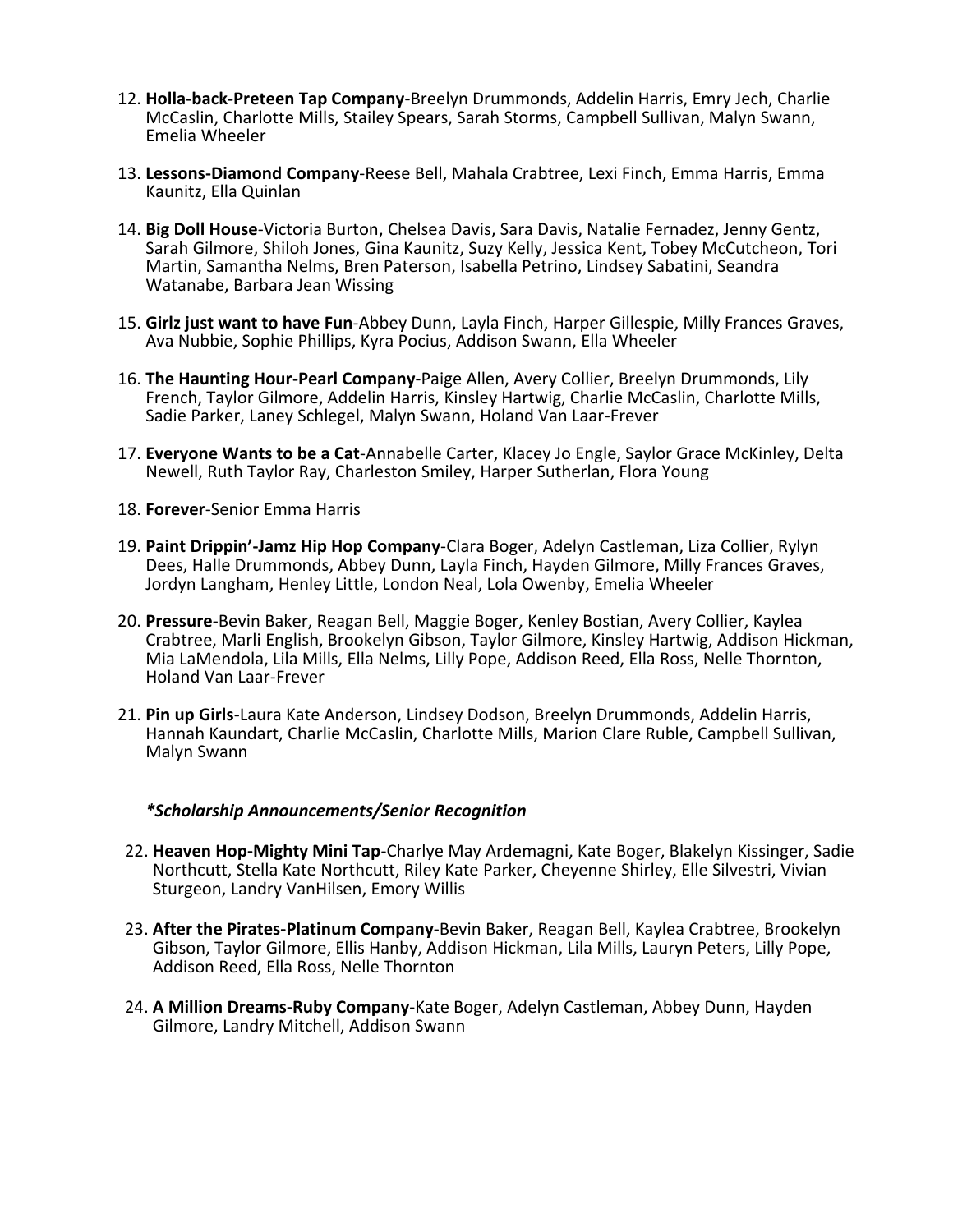# INTERMISSION/ Slideshow

## **Ballet Production: The Wizard of Oz**

An Original Ballet based upon the story The Wizard of Oz by Frank Baum Choreography by Mary Trulock, Rachel Pianalto Strickland, Hip Hop by Garrett McCarty, Route 66 by Tobey McCutcheon

Main Characters Dorothy -Lexi Finch Scarecrow Guest Artist - Garrett McCarty Tin Girl- Lauryn Peters Queen Lioness - Ella Quinlan Good Witch - Kendle Hester Not so Bad Witch- Isabella Petrino Route 66 Queen of Tap -Tobey McCutcheon Toto - Katy McGinnis/ Liz McGinnis owner and friend Note - in the first scene Kendle and Isabella are Dorothy's big sisters. Garrett is her brother, Lauryn and Ella are best friends of Dorothy and Ballet 5a are friends of all.

Somewhere Over the Rainbow Lexi Finch, Kendle Hester, Lauryn Peters, Isabella Petrino, Ella Quinlan

With Toto, Liz McGinnis, and Garrett McCarty

Friends of Dorothy (Child's Play)

Lexi Finch, Kendle Hester, Lauryn Peters, Isabella Petrino, Ella Quinlan, Reagan Bell, Kaylea Crabtree, Brookelyn Gibson, Holiday Henderson, Chloe Hunt, Kate Netzel, Ella Ross

Storm in Kansas (William Tell Overture)

Paige Allen, Kenley Bostian, Avery Collier, Ella Dixon, Brooklyn Dizney, Breelyn Drummonds, Lily French, Addelin Harris, Hannah Kaundart, Charlie McCaslin, Charlotte Mills, Marion Clare Ruble, Madison Samudio, Laney Schlegel, Malyn Swann, Holand Van Laar-Frever

With Dorothy and 4 Munchkins

Munchkin Land (Here Comes the Sun) Adelyn Castleman, Liza Collier, Abbey Dunn, Layla Finch, Milly Frances Graves, Addison Hudson, Emry Jech, Ellis Tate Owenby, Sadie Parker, Adeline Richey, Stailey Spears, Sarah Storms, Ella Wheeler, Emelia Wheeler

With Good Witch & Dorothy

Route 66 Not so Bad Witch, Route 66 Queen of Tap

Yellow Brick Road Journey (Golliwog's Cake Walk) Dorothy and Scarecrow

La vie en la Rose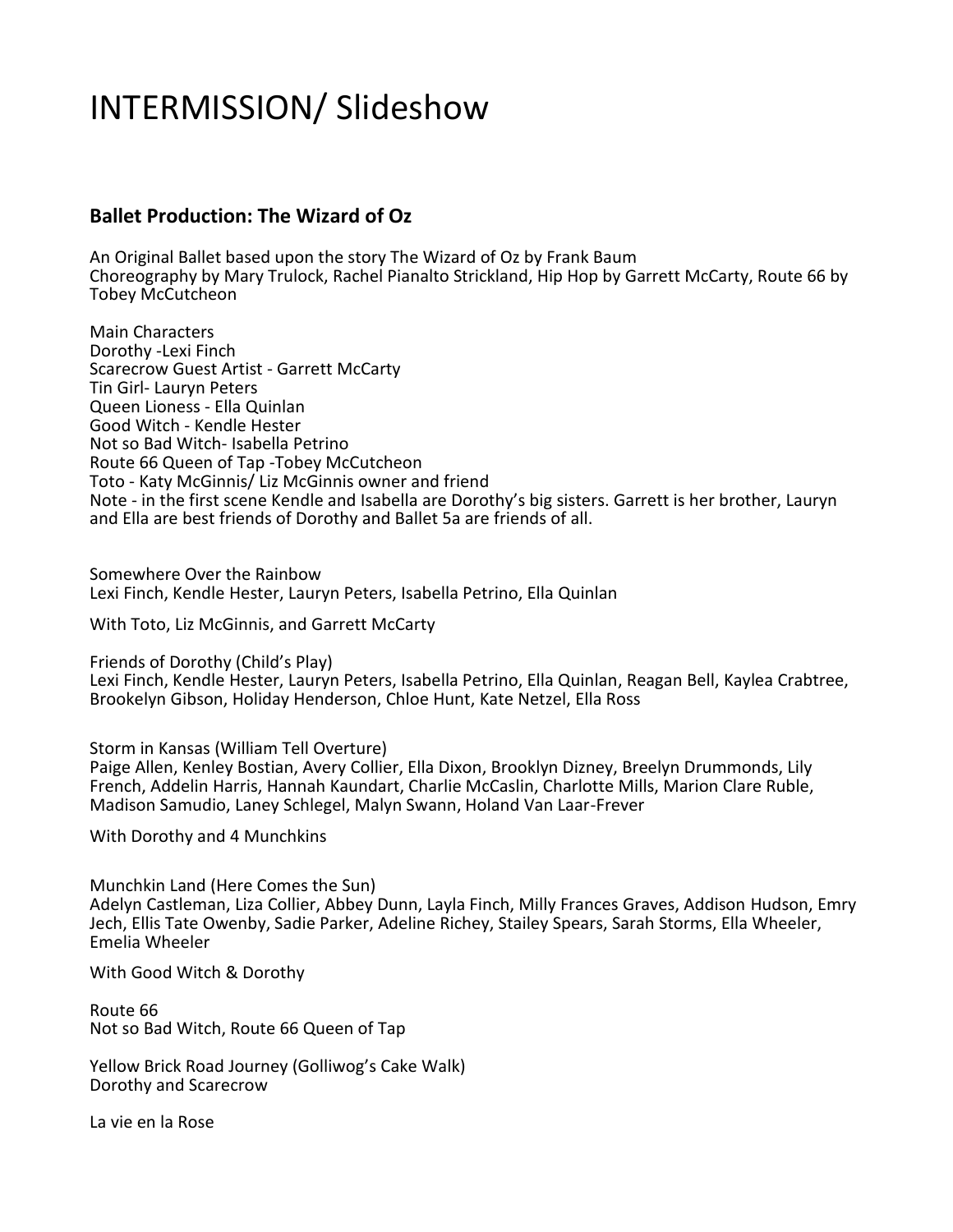Tin Girl and Scarecrow

The Lion Sleeps Tonight The Queen Lioness and Scarecrow

Yellow Brick Road (Golliwog's Cake Walk) Dorothy, Scarecrow, Tin Girl, Queen Lioness

Field of Poppies (Life and Laughter) Clara Boger, Rylyn Dees, Halle Drummonds, Isabella Frame, Hayden Gilmore, Emilie McGinnis, London Neal, Lola Owenby, Adeline Putnam

Into Emerald City (Vogue) Reese Bell, Mahala Crabtree, Sara Davis, Sarah Gill, Ellis Hanby, Emma Harris, Maggie Hudson, Emma Kaunitz, Blakely Pope

With Dorothy, Scarecrow, Tin Girl, Queen Lioness, Good Witch, and Not So Bad Witch, Flying Monkey

Fourteen Flying Monkeys (Fugue in G Minor)

Bevin Baker, Maggie Boger, Marli English, Taylor Gilmore, Kinsley Hartwig, Addison Hickman, Mia LaMendola, Lila Mills, Ella Nelms, Lilly Pope, Claire Putnam, Addison Reed, Campbell Sullivan, Nelle Thornton

with the Not so Bad Witch, Queen Lioness, Dorothy

Finale in Emerald City (Emerald City)

Reese Bell, Mahala Crabtree, Sara Davis, Sarah Gill, Ellis Hanby, Emma Harris, Maggie Hudson, Emma Kaunitz, Blakely Pope with Dorothy, Scarecrow, Tin Girl, Queen Lioness, Good Witch

Home Again (Somewhere Over the Rainbow)

Reagan Bell, Kaylea Crabtree, Brookelyn Gibson, Holiday Henderson, Chloe Hunt, Kate Netzel, Ella Ross

With Dorothy, Toto, Liz McGinnis Scarecrow, Tin Girl, Queen Lioness, Good Witch, Not so Bad Witch, Flying Monkey

- 25. **Pump It-Preteen Jazz Company**-Paige Allen, Liza Collier, Ella Dixon, Brooklyn Dizney, Breelyn Drummonds, Lily French, Addelin Harris, Charlie McCaslin, Charlotte Mills, Sadie Parker, Laney Schlegel, Sarah Storms, Malyn Swann
- 26. **Stay Fly-Rhythm Hip Hop Company**-Reagan Bell, Marli English, Lexi Finch, Brookelyn Gibson, Taylor Gilmore, Addison Hickman, Lila Mills, Lilly Pope, Addison Reed, Ella Ross
- 27. **Macky's Back in Town**-Senior Sara Davis
- 28. **Remedy**-Kenley Bostian, Adelyn Castleman, Ella Dixon, Layla Finch, Hayden Gilmore, Mia LaMendola, Jordyn Langham, Allison Loftin, Emma McCarty, Alivia Miller, Kyleigh Mae Nolan, Raella Owens, Adeline Richey, Marion Clare Ruble, Madison Samudio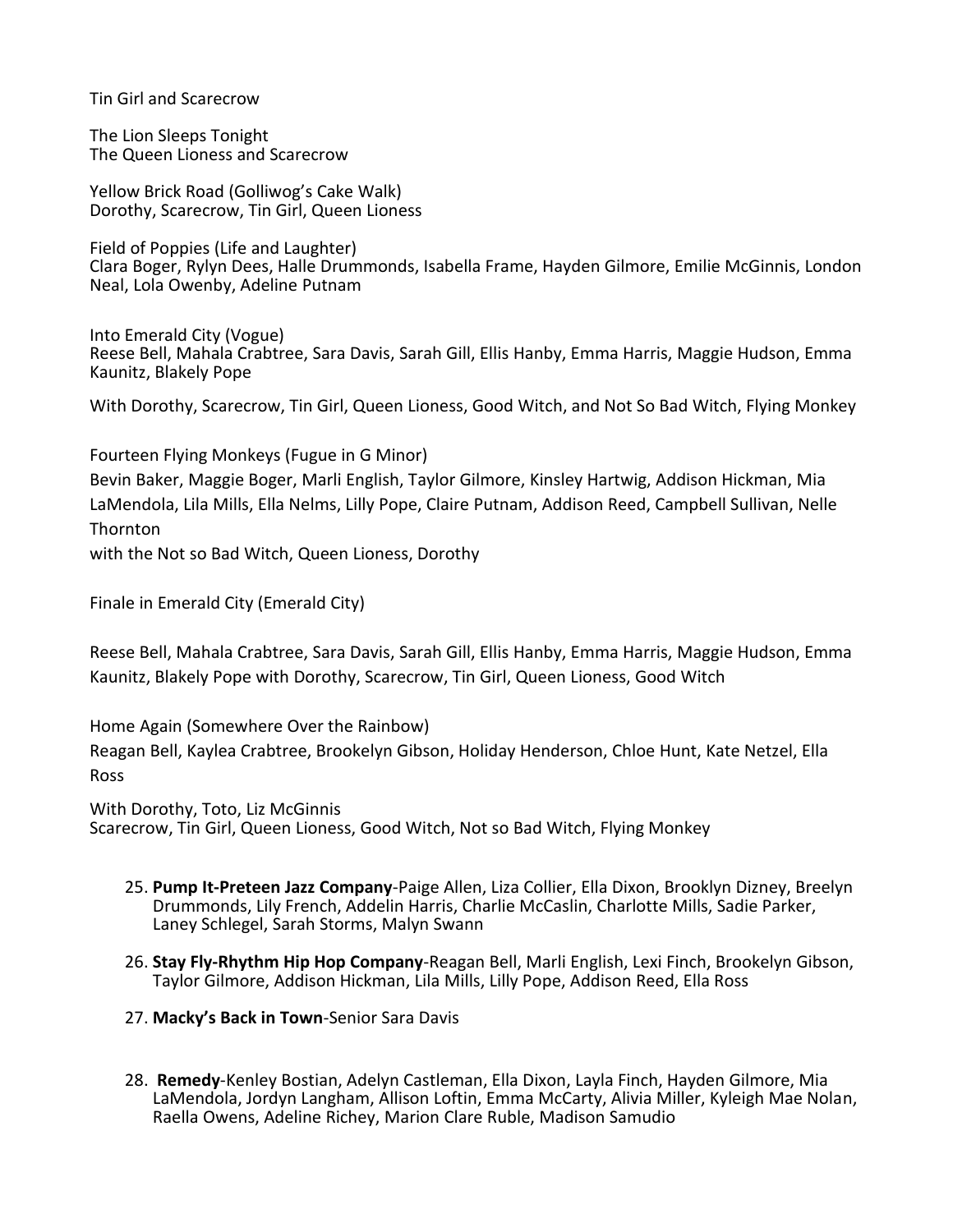- 29. **Friend Like Me**-Alma June Dennie, Maeve Dougherty, Emmersyn Marveggio, Cora Nubbie, Scarlett Owens, Saylor Penzo, Etta Plumlee, Ellie Ruff, Kennedi Workman
- 30. **Telephone-Teen Jazz Company**-Maggie Boger, Avery Collier, Marli English, Taylor Gilmore, Kinsley Hartwig, Ella Nelms, Campbell Sullivan, Nelle Thornton, Holand Van Laar-Frever
- 31. **76 Trombones**-Abbey Dunn, Layla Finch, Harper Gillespie, Milly Frances Graves, Sophie Phillips, Adeline Richey, Aubrey Sullivan, Addison Swann, Ella Wheeler, Emelia Wheeler, Bevin Zulpo, Shiloh Zulpo
- 32. **To our Everyday Hero-Sapphire Company**-Liza Collier, Hayden Gilmore, Addison Hudson, Emry Jech, Charlotte Mills, Ellis Tate Owenby, Stailey Spears, Sarah Storms
- 33. **Black Cat-**Mahala Crabtree, Lexi Finch, Ellis Hanby, Emma Harris, Kendle Hester, Chloe Hunt, Lauryn Peters, Ella Quinlan
- 34. **Nothing Gonna Bring me Down**-Reagan Bell, Maggie Boger, Marli English, Brookelyn Gibson, Taylor Gilmore, Kinsley Hartwig, Addison Hickman, Mia LaMendola, Lila Mills, Ella Nelms, Addison Reed, Nelle Thornton
- 35. **A little Party**-Alma June Dennie, Maeve Dougherty, Arabella Hernandez, Jordyn Langham, Henley Little, Emmersyn Marveggio, Cora Nubbie, Scarlett Owens, Saylor Penzo, Etta Plumlee, Ellie Ruff, Raelynn Watanabe, Kennedi Workman
- 36. **Do it like this**-Paige Allen, Laura Kate Anderson, Kenley Bostian, Ella Dixon, Brooklyn Dizney, Breelyn Drummonds, Lily French, Addelin Harris, Hannah Kaundart, Charlie McCaslin, Charlotte Mills, Sadie Parker, Claire Putnam, Marion Clare Ruble, Laney Schlegel, Campbell Sullivan, Malyn Swann
- 37. **Everybody Dance Now-Senior Tap Company**-Reagan Bell, Reese Bell, Sara Davis, Lexi Finch, Brookelyn Gibson, Sarah Gill, Holiday Henderson, Maggie Hudson, Kate Netzel, Lauryn Peters, Isabella Petrino, Blakely Pope, Ella Quinlan

#### **Good Times Finale**

We want to thank the families and businesses below for your scholarship donations:

Storms Orthodontics:<www.stormsortho.com>

Chatterbox Boutique[: www.chatterboxshop.com](www.chatterboxshop.com)

Santoleri Family

Leafguard of Arkansas[: www.leafguardandmore.com](www.leafguardandmore.com)

Nelms Family/Adventure Subaru:<www.adventuresubaru.com>

Premier Cheer & Tumbling

Quardrivium:<www.quadrivium.com>